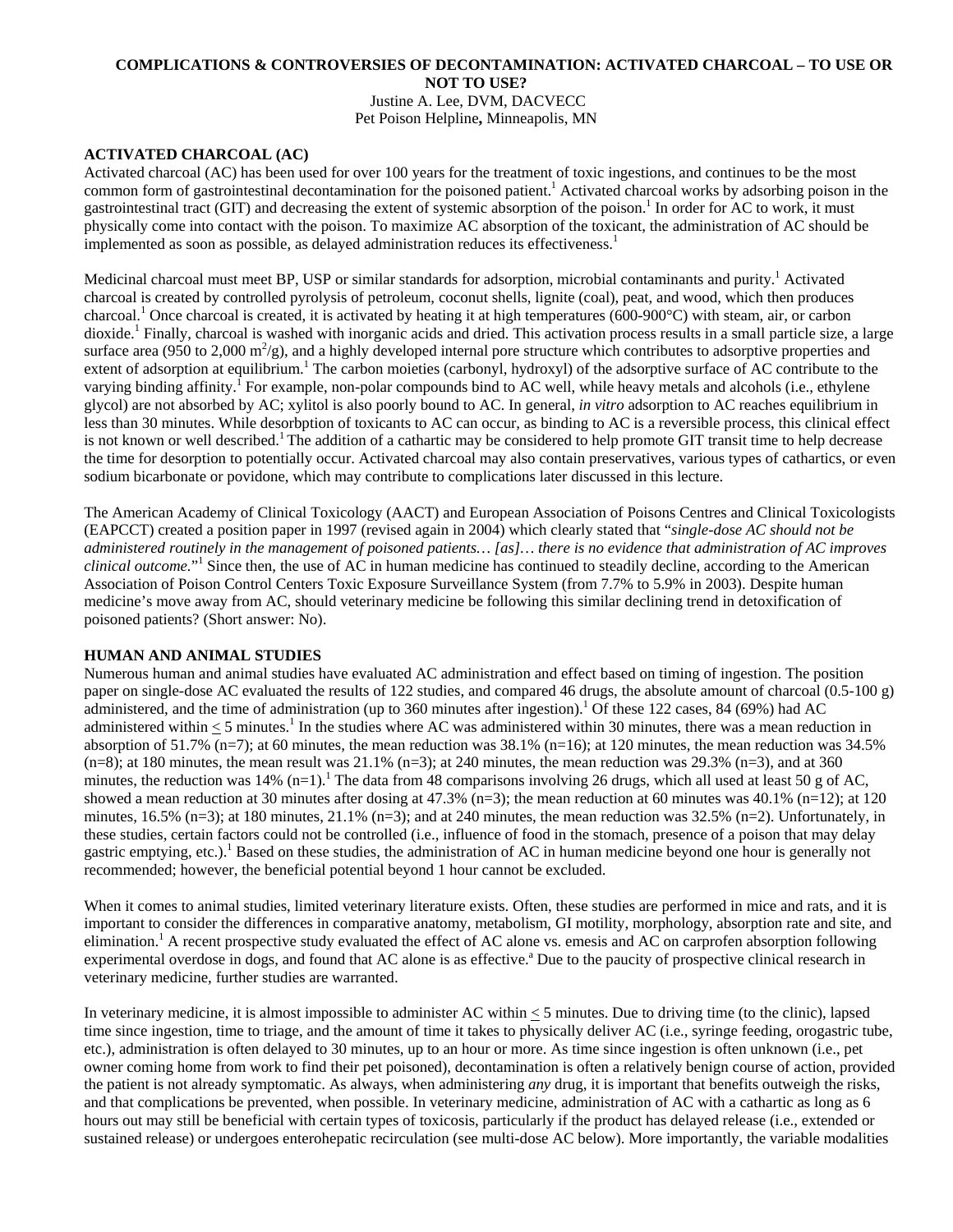of therapy [i.e., antidotes (such as digoxin-specific antibody fragments, 2-PAM, etc.), plasmaparesis, hemodialysis, mechanical ventilation, etc.], along with financial limitations of pet owners, warrant the aggressive use of AC in veterinary medicine, as this is often our last line of defense in adequate decontamination of a patient.

# **DOSING**

Current recommended dosing for single dose AC is: 1-5 g of AC/kg with a cathartic (i.e., sorbitol) to promote GIT transit time.

## **Multi-dose Activated Charcoal**

Certain situations or toxicities warrant multi-dose administration of AC. Drugs undergoing enterohepatic recirculation; drugs that diffuse from the systemic circulation back into the intestinal tract down the concentration gradient; or ingestion of sustained (SR), extended (XR), or long-acting release products will require multi-dose administration of AC; however, multi-dosing should *not*  contain cathartics with additional doses, due to increased risks for dehydration and secondary hypernatremia via fluid losses from the GIT. Human studies have found that multi-dose AC significantly decreases the serum half-life of certain drugs, including antidepressants, theophylline, digitoxin, and phenobarbital. While veterinary studies are lacking, there is likely an added benefit from multi-dosing AC, provided the patient is well hydrated and monitored appropriately.

o Dose: 1-2 g of AC *without a cathartic* per kg of body weight, PO q 4-6 hours for 24 hours

## **AVAILABILITY**

There are several types of AC commercially available (i.e., granules, capsules, tablets, aqueous suspension, powder), and the labeled directions should be followed appropriately for each specific type, as the dose is dependent on the product used and concentration. Many types already contain a cathartic within the AC (i.e., typically 70% sorbitol), and it is important to ideally have two types available (AC alone, AC with cathartic). Finally, some pet owners may have access to AC tablets and capsules; however, these are not generally recommended, as they are not as effective as AC liquid slurries or aqueous solutions. In human medicine, the aqueous suspension is significant more effective than tablets or capsules.

# **CONTRAINDICATIONS OF ACTIVATED CHARCOAL**

Contraindications for AC include endoscopy (which would obscure visualization), abdominal surgery of the GIT, gastric or intestinal obstruction, gastrointestinal hemorrhage or perforation (due to pathology, caustic injury, etc.), recent surgery, late-stage presentation with clinical signs already present, dehydration, lack of borborgymi, ileus, hypernatremia, hypovolemic shock, compromised airway (risk for aspiration pneumonia), and ingestion of a caustic substance or hydrocarbon (due to increased risk for aspiration pneumonia). In patients that have an unprotected airway that are at risk for aspiration pneumonia (i.e., a depressed state of consciousness, excessive sedation, etc.), the use of AC is contraindicated without endotracheal intubation.

# **CATHARTICS**

Cathartics are designed to increase the speed and transit time of the GIT, promoting fecal excretion of the toxin, but more importantly, decreasing the time allowed for toxin absorption through the GIT. Typical cathartics used in veterinary medicine comprise of osmotic cathartics: saccharide (i.e., sorbitol) vs. saline cathartics (i.e., sodium sulfate, magnesium citrate, or magnesium sulfate). Sorbitol is most commonly used, as it aids in the expulsion of the poison from the GIT, while also masking the grittiness and poor palatability of AC with its sweet taste. Side effects of sorbitol administration include vomiting, dehydration, secondary hypernatremia, abdominal cramping or pain, and possible hypotension. The contraindications for cathartics are similar to those that exist for AC. Another important consideration in veterinary medicine is that mineral oil is *no*  longer recommended as a cathartic due to the high risks of secondary aspiration. In general, if AC does not contain a pre-existing cathartic (for the first dose administered), one can potentially add in sorbitol (70% solution) for a one dose dosing at: 1-2 ml/kg, PO, given within 60 minutes of toxin ingestion.

According to the position paper on cathartics endorsed by the AACT and EAPCCT, the use of cathartics in human medicine "has no role in the management of the poisoned patient and is not recommended as a method of gut decontamination."<sup>2</sup> If considered, the use of cathartics should be limited to a single dose to prevent known complications from multi-dosing of cathartics. There are no published clinical studies investigating the use of a cathartic (with or without AC) in reducing the bioavailability of drugs, or improving the clinical outcome of poisoned patients.<sup>2</sup> Finally, the position statement of cathartics warns about serious adverse effects from multi-dosing of cathartics, including dehydration and electrolyte abnormalities, including hypernatremia and hypermagnesemia (when using a sodium- or magnesium-containing cathartic). In addition, those patients with renal dysfunction or pre-existing dehydration may be at increased risk. In veterinary medicine, we still recommend a first dose dosing of AC with a cathartic; however, the use of multi-dose AC should *not* contain cathartics to prevent these clinically recognized, but rare, complications.

Unfortunately, there is limited literature evaluating the use of cathartics in veterinary medicine, and no studies prospectively evaluating its use in the clinical poisoned veterinary patient. Experimental animal studies do exist; in one study evaluating mice administered paraquat, the combined use of AC with magnesium citrate (30 minutes post) increased survival from 31% (controls) to 94%, with a significant  $p<0.01$ <sup>3</sup> In a canine study evaluating sorbitol, mannitol, and AC administration in dogs given acetaminophen, the area under the curve (AUC) was 75% greater with cathartics and AC compared to charcoal alone ( $p=0.07$ ),